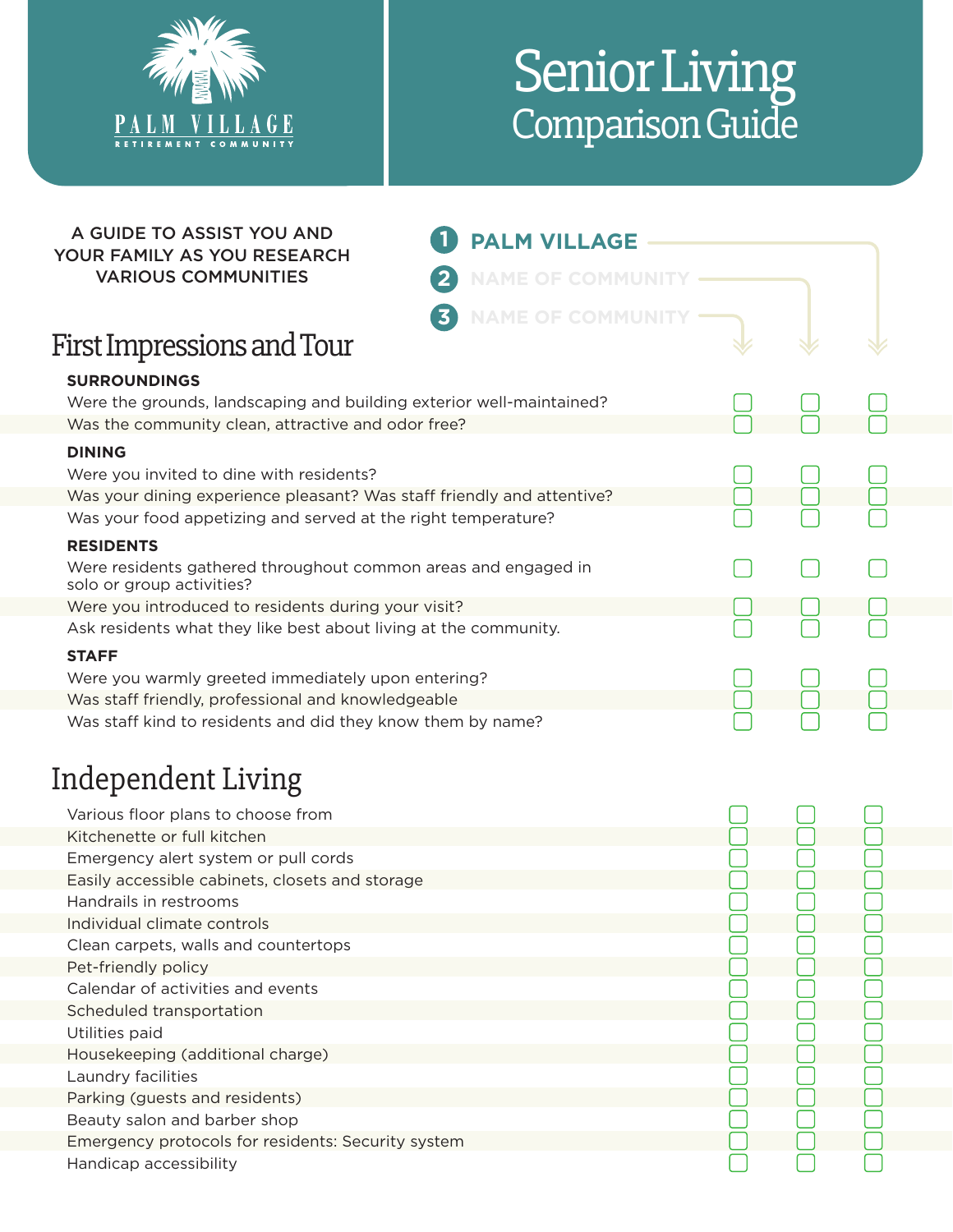

## Senior Living Comparison Guide

A GUIDE TO ASSIST YOU AND YOUR FAMILY AS YOU RESEARCH VARIOUS COMMUNITIES

|                                                                                                                                                    | <b>Palm Village</b>      |  |  |
|----------------------------------------------------------------------------------------------------------------------------------------------------|--------------------------|--|--|
|                                                                                                                                                    | <b>NAME OF COMMUNITY</b> |  |  |
| $\overline{\mathbf{3}}$<br><b>Assisted Living</b>                                                                                                  | <b>NAME OF COMMUNIT</b>  |  |  |
| 24-hour staff<br>Dining (quality and variety, three meals per day, accommodations for<br>special diets, etc.)<br>Calendar of activities and events |                          |  |  |
| Scheduled transportation<br>Utilities paid<br>Housekeeping and linen services                                                                      |                          |  |  |
| Laundry facilities<br>Parking (guests and residents)<br>Beauty salon and barber shop<br>Emergency protocols for residents: Security system         |                          |  |  |
| Handicap accessibility<br><b>Memory Care Checklist</b><br>24-hour staff                                                                            |                          |  |  |
| Dining (quality and variety, three meals per day and snacks,<br>accommodations for special diets, etc.)                                            |                          |  |  |
| Calendar of activities and events<br>Housekeeping and linen service<br>Laundry services<br>Interaction of staff with residents (table games, art,  |                          |  |  |
| music therapy, outdoor options, exercise, etc.)<br>Secure buildings with alarms and Patios<br>Emergency protocols for residents                    |                          |  |  |
| Resident bathroom (not shared)<br>Showering, bathing, dressing of residents<br>Clean environment, attractive, odor-free                            |                          |  |  |
| Medication dispensed<br><b>Beauty Salon</b><br>Nurse Management                                                                                    |                          |  |  |
| Transportation to local medical appointments                                                                                                       |                          |  |  |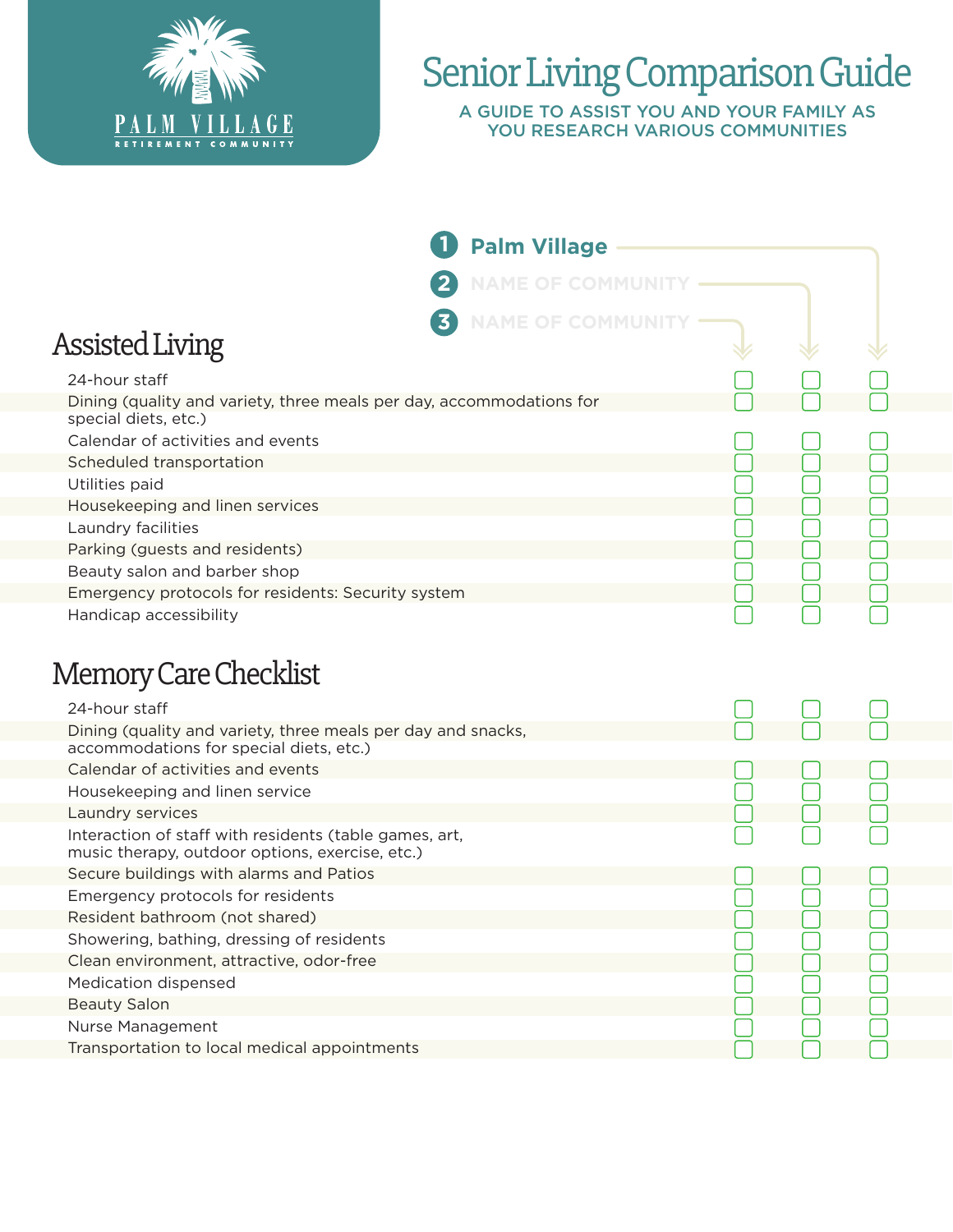

## Costs and Financials Contract and Fees Checklist

| <b>CHECK WHICH ONES APPLY</b><br>FOR EACH COMMUNITY & FILL<br><b>IN THE BLANKS</b> | <b>PALM VILLAGE</b>                      | <b>NAME OF COMMUNITY</b>                 | <b>NAME OF COMMUNITY</b>                     |
|------------------------------------------------------------------------------------|------------------------------------------|------------------------------------------|----------------------------------------------|
| Is there a one-time community fee?                                                 | $\bigcap$ YES<br><b>NO</b><br>IF YES: \$ | <b>NO</b><br>YES<br>IF YES: \$           | <b>NO</b><br><b>YES</b><br>IF YES: \$        |
| Is there a security deposit?                                                       | <b>TYES</b><br><b>NO</b><br>IF YES: \$   | $\bigcap$ YES<br><b>NO</b><br>IF YES: \$ | NO<br><b>YES</b><br>IF YES: \$               |
| Is there a second occupant fee?                                                    | <b>YES</b><br><b>NO</b><br>IF YES: \$    | <b>NO</b><br>YES<br>IF YES: \$           | <b>YES</b><br><b>NO</b><br>IF YES: \$        |
| Are there recurring monthly fees<br>(for care, meals, etc.)?                       | <b>YES</b><br><b>NO</b><br>IF YES: \$    | <b>NO</b><br>YES<br>IF YES: \$           | <b>YES</b><br>NO<br>IF YES: \$               |
| Do fees change? If yes, how often?                                                 | NO   YES<br><b>HOW OFTEN?</b>            | NO<br>YES<br><b>HOW OFTEN?</b>           | <b>NO</b><br><b>YES</b><br><b>HOW OFTEN?</b> |
| Length of lease (long-term or<br>month-to-month)                                   | <b>LONG-TERM</b><br>MONTH-TO-MONTH       | <b>LONG-TERM</b><br>MONTH-TO-MONTH       | <b>LONG-TERM</b><br>MONTH-TO-MONTH           |
| Monthly pet fee?                                                                   | <b>NO</b><br><b>YES</b><br>IF YES: \$    | <b>NO</b><br><b>YES</b><br>IF YES: \$    | <b>NO</b><br><b>YES</b><br>IF YES: \$        |
| Move-out policy                                                                    | <b>DETAILS</b>                           | <b>DETAILS</b>                           | <b>DETAILS</b>                               |
| What are overall impressions and<br>details that stood out?                        | <b>DETAILS</b>                           | <b>DETAILS</b>                           | <b>DETAILS</b>                               |
|                                                                                    |                                          |                                          |                                              |

 $\widehat{*}$  Star Rating Scale (1=Poor / 5=Outstanding)

Rate Palm Village grounds, buildings, parking areas Rate your overall impression of Palm Village Independent Living options Rate your overall impression of Palm Village Assisted Living options Rate your overall impression of Palm Village Memory Care options

\*\*\*\*\* \*\*\*\*\* \*\*\*\*\* \*\*\*\*\*